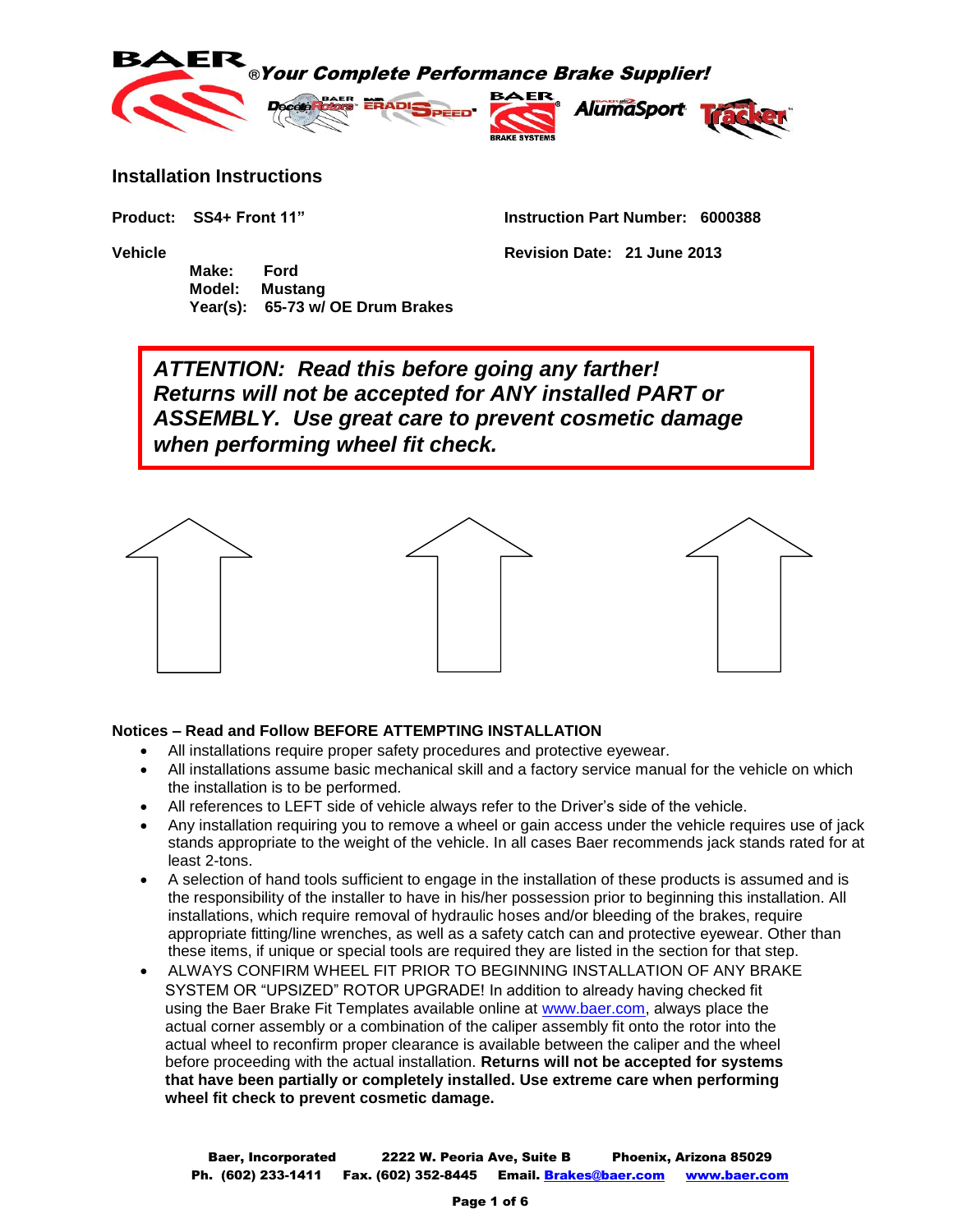

 When installing rotors on any Baer Products be sure to follow the direction of rotation indicated on the rotor hat area with either an arrow, or an "L" for left, or an "R" for right, or both. "L" or left, always indicates the driver's side of US spec vehicles. Images shown are "L" left rotors:



- A proper professional wheel alignment is required for any system requiring replacement of the front spindles, or tie rod ends. Follow factory prescribed procedures and specifications unless otherwise indicated.
- At all times stop the installation if anything is unclear, or the parts require force to install. Consult directly with Baer Technical Staff in such instances to confirm details. Please have these instructions, as well as the part number machined on the component that is proving difficult to install, as well as the make, model, and year (date of vehicle production is preferred) of your vehicle available when you call. Baer's Tech Staff is available from 8:30-am to 5-pm Mountain Standard Time (Arizona does not observe Daylight Savings Time) at 602 233-1411 Monday through Friday.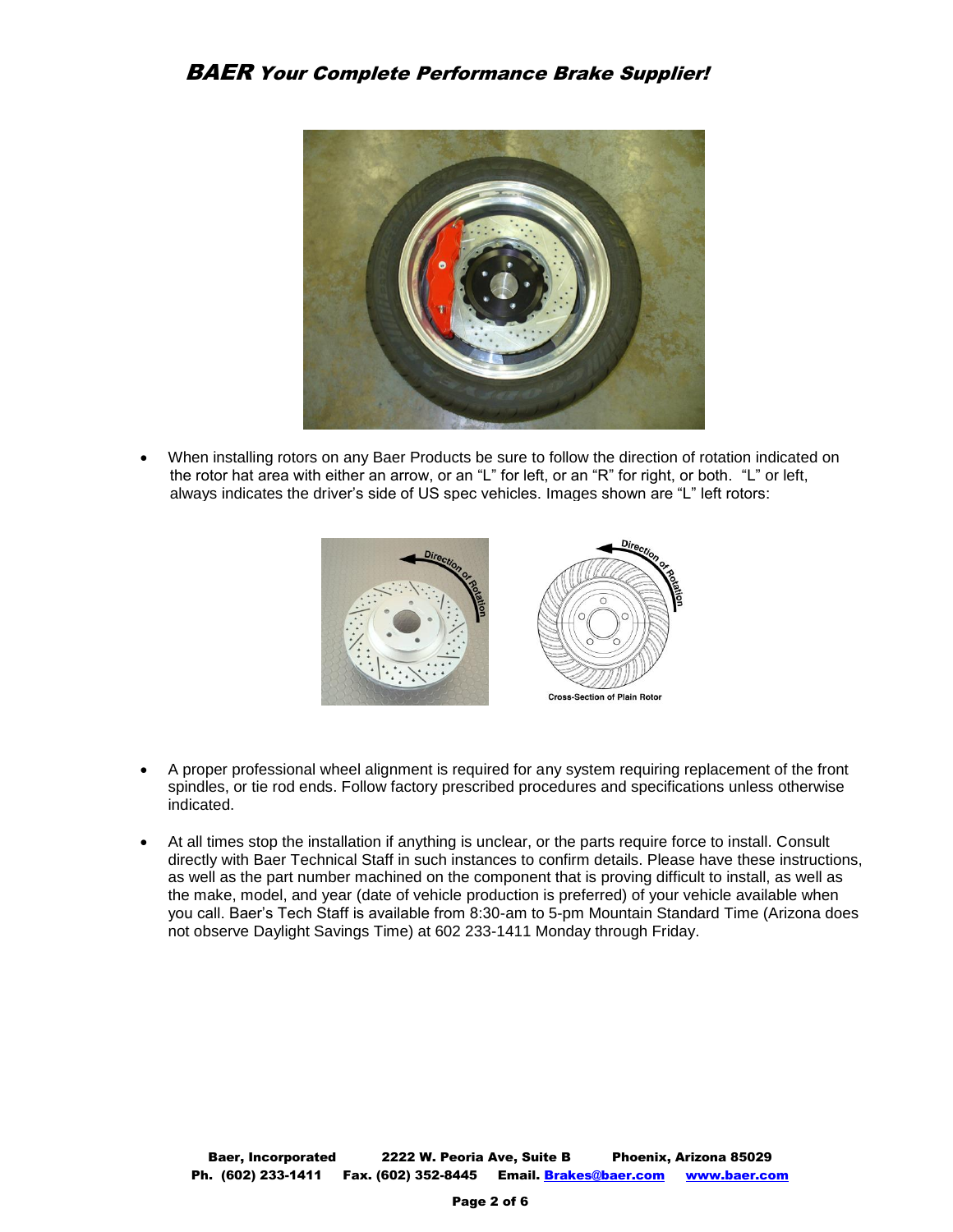# **INSTALLATION:**

- 1. Disconnect the brake hose from the hardline at the frame using a line wrench. Cap the hardline with the supplied vinyl cap to avoid brake fluid dripping. See photo below:
- 2. Remove the hose lock and disengage the hose from the bracket.



**Hose lock location and vinyl cap installed**

**Disk Brake Removal:** Remove the bolts retaining the caliper and remove the caliper from the rotor. Remove the dust cap, cotter pin, retainer nut and rotor. Do not remove the spindle.

- 3. Thoroughly clean all attachment points and the spindle pin to insure proper installation of the new Baer components.
- 4. The caliper position will be behind the spindle pin centerline. Install the base bracket to the spindle using the supplied bolt kit. The left bracket carries a part number engraved beginning with the numbers 661, and the right side beginning with 662, with the part number facing outward. See the photo below for reference. Torque bolts to 45 ft-lbs.



**Right bracket installed, caliper to rear of spindle pin. Shims will be needed between brackets.**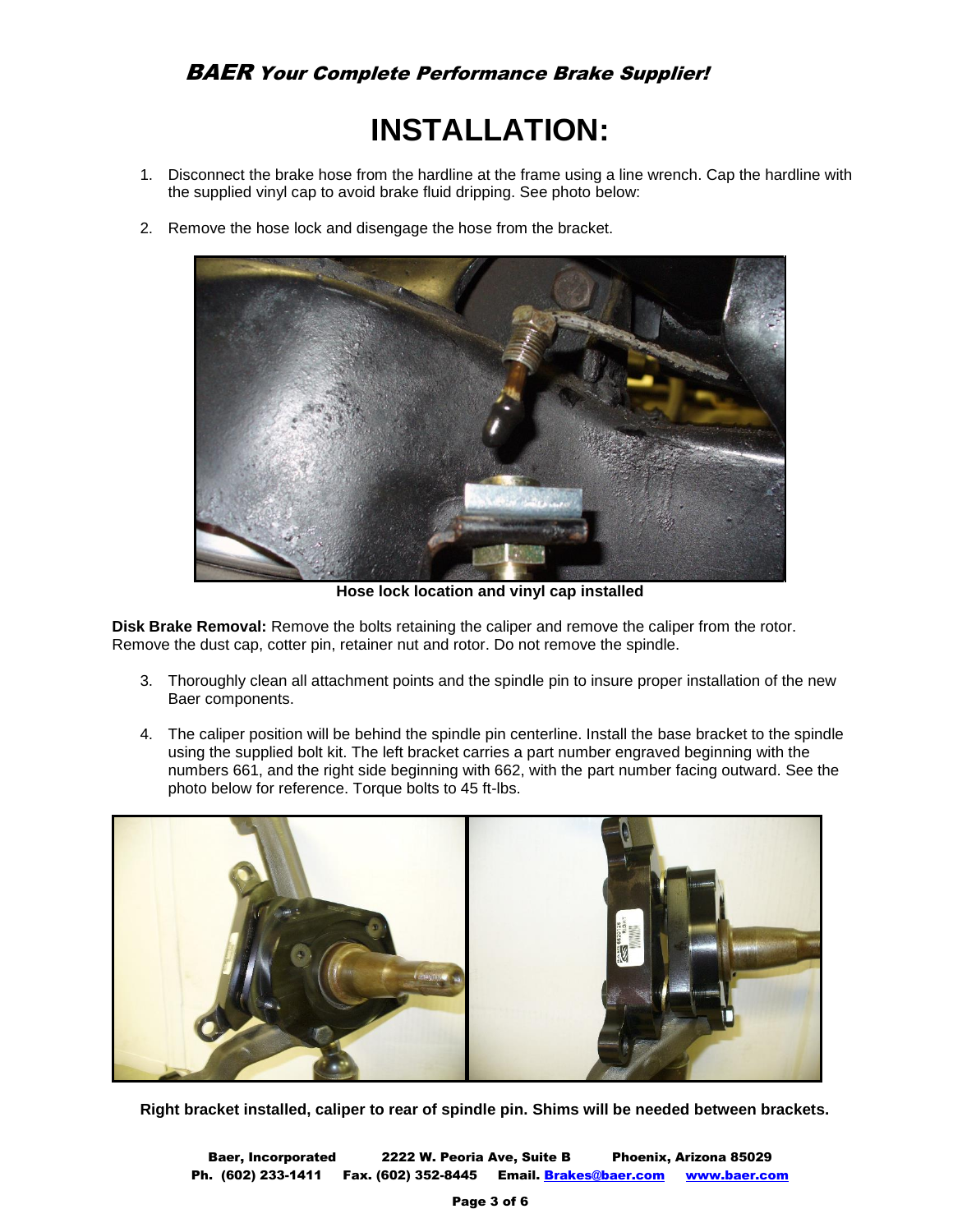## BAER Your Complete Performance Brake Supplier!

- 5. The intermediate bracket (left side is number 6610126) will bolt to the base bracket as shown on previous page. Install the bracket using the supplied 12mm x 30mm bolts and washers. Just snug these bolts as they may need to be removed to center the caliper. **\*\***Note: Between both brackets will be the location of the shims.
- 6. Install the new billet aluminum hub. The new bearings are pre-packed with Red Line synthetic grease. Do not add more grease. Apply a small amount of grease to the hub seal surface and install the hub. Tighten the nut to 5-10 ft∙lbs and spin the hub to seat the bearings. Loosen and re-tighten the nut while spinning the hub several times. Loosen the nut, tighten to remove all play, tighten approximately 1/16<sup>th</sup> turn or more to align cotter pin holes, to give a small amount of pre-load. Install nut retainer, cotter pin and dust cap.
- 7. Install the correct side rotor and secure with three lug nuts and washers to avoid scratching the rotor hat.
- 8. Install the correct side caliper (bleeder screw pointed up), and secure (hand tighten) with the supplied 12mm X 30mm bolts. It is recommended to install the caliper without pads to make the shimming process easier.

**\*\***Note: All or most S4 Calipers are made with dual bleeders for orientation depending on the brake setup.

# **Shimming Procedure**

#### **All braking systems:**

The caliper will need to be shimmed to center it over the rotor when installed. These shims will go between the intermediate bracket and the base bracket. **\*\***Note: The purpose of shimming is due to variations in spindle manufacturing and wear at the bearing seat area of the inner bearing.

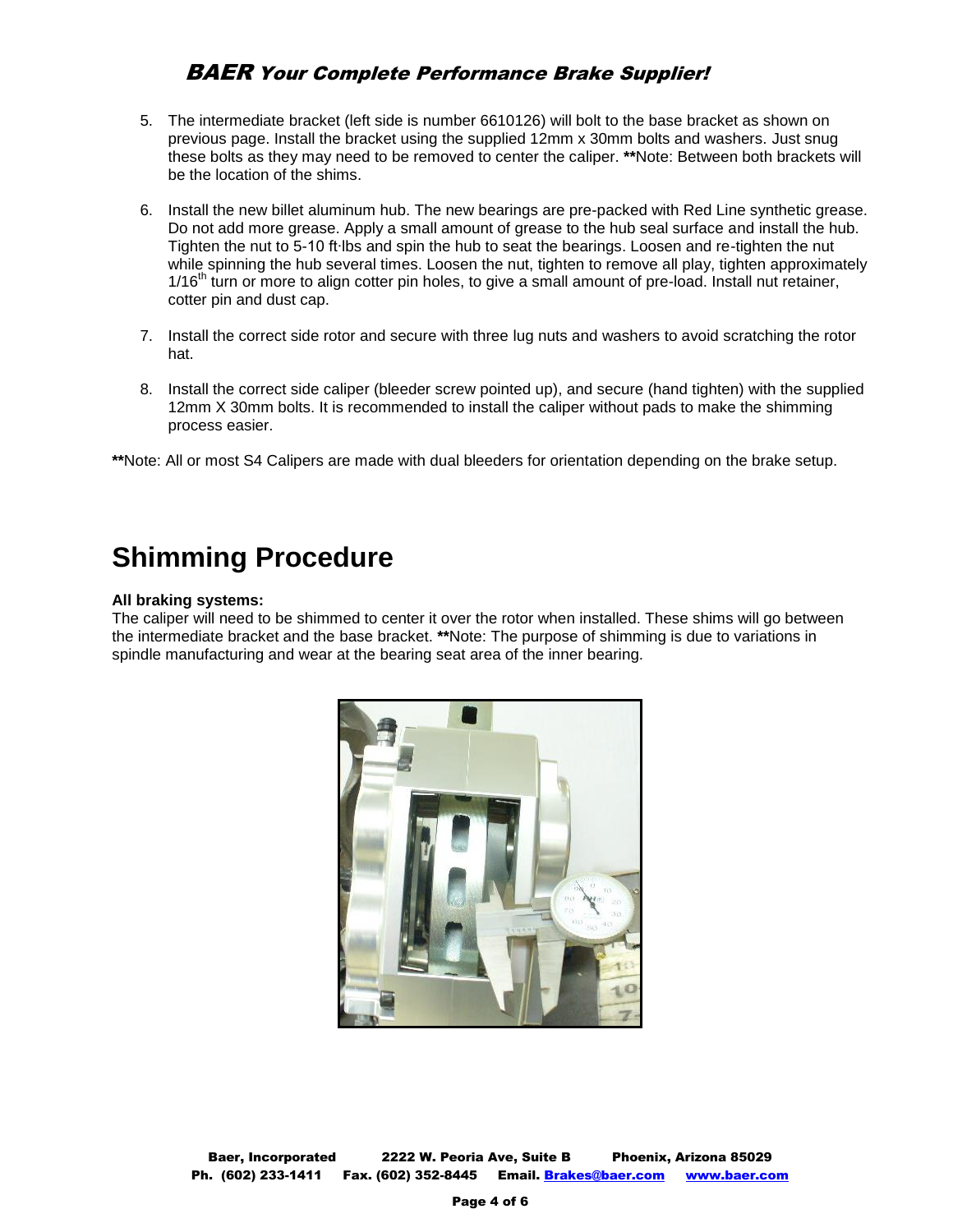# **Shimming Procedure cont'd**

# **Measure gap from rotor to caliper body**

Measure the gap from the rotor to caliper body at 4 points, top inside and outside, bottom inside and outside. Write down all measurements. Subtract the top inside measurement from top outside. This will require a shim at the top bracket bolt equal to half of this difference to center the caliper. For instance, inside measurement of .865", outside of .905" has a difference of .040 which would require a .020" shim installed to center. Do the same with the bottom measurements to center this also. Getting these gaps as close as possible within .005" will keep the possibility of excessive noise to a minimum. This may require different thickness shims top and bottom.



### **Procedure**

- 1. Select the required shims from the kit provided
- 2. Remove the caliper
- 3. Loosen the bolts from the intermediate bracket that is connected to the base bracket
- 4. Install the appropriate shims, removing one bolt at a time, and snug the same bolts for fit check
- 5. Reinstall the caliper and recheck gap measurements
- 6. Re-shim if necessary. When proper shimming has been achieved, remove the caliper and torque the 12mm X 30mm bolts to 83 ft∙lbs. Finally, reinstall the caliper and torque the last two bolts to 75 ft∙lbs.

If you do not have access to a dial caliper, these measurements can be made with pads installed using a feeler gauge between the rotor and pad. Take measurements from top inside and outside, then bottom inside and outside. Minimum clearance is .010" between pad and rotor, but gaps as close to equal as possible at all four locations is best.